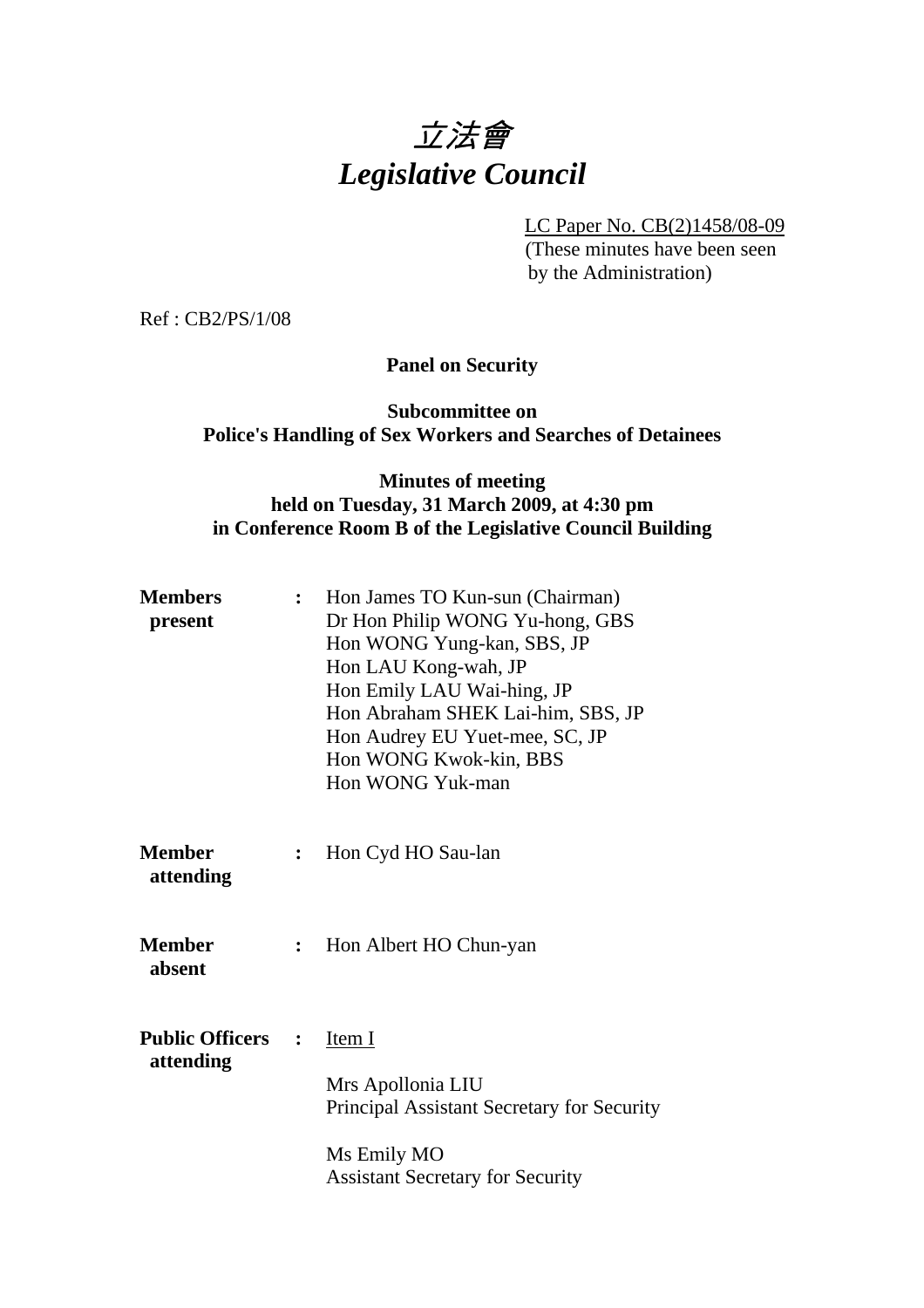|                               |                | Mr Austin KERRIGAN<br><b>Assistant Commissioner of Police (Support)</b>     |
|-------------------------------|----------------|-----------------------------------------------------------------------------|
|                               |                | Mr NG Sai-kuen<br>Chief Superintendent of Police (Crime HQ) (Crime Wing)    |
|                               |                | Mr Eddy SIT<br>Superintendent of Police (General) (Support Branch) (Acting) |
|                               |                | Mr Eddy TONG<br>Chief Inspector, Crime $HQ(1)$ ( $HQ$ Group) (Crime Wing)   |
| <b>Clerk</b> in<br>attendance | $\ddot{\cdot}$ | Mr Raymond LAM<br>Chief Council Secretary (2) 1                             |
| <b>Staff</b> in<br>attendance | $\ddot{\cdot}$ | Mr LEE Yu-sung<br>Senior Assistant Legal Adviser 1                          |
|                               |                | Miss Josephine SO<br>Senior Council Secretary (2) 1                         |

#### **I. Meeting with the Administration**

The Subcommittee deliberated (index of proceedings attached at Annex).

- 2. The Subcommittee requested the Administration to
	- (a) provide information on the number of undercover operations against organized prostitution activities which resulted in successful prosecution in the previous year;
	- (b) explain, quoting relevant court cases and organizing a closed door briefing if necessary, the need for the Police to undertake undercover operations against vice activities;
	- (c) consider establishing a licensing or registration system to regulate vice activities and one sex worker apartments so as to minimize the need for enforcement actions against sex workers who were not controlled by organized crime groups;
	- (d) consider enhancing the existing police complaint system, with a view to ensuring the confidentiality of complaints from sex workers and preventing possible tipping off of officers who were the subject of complaint;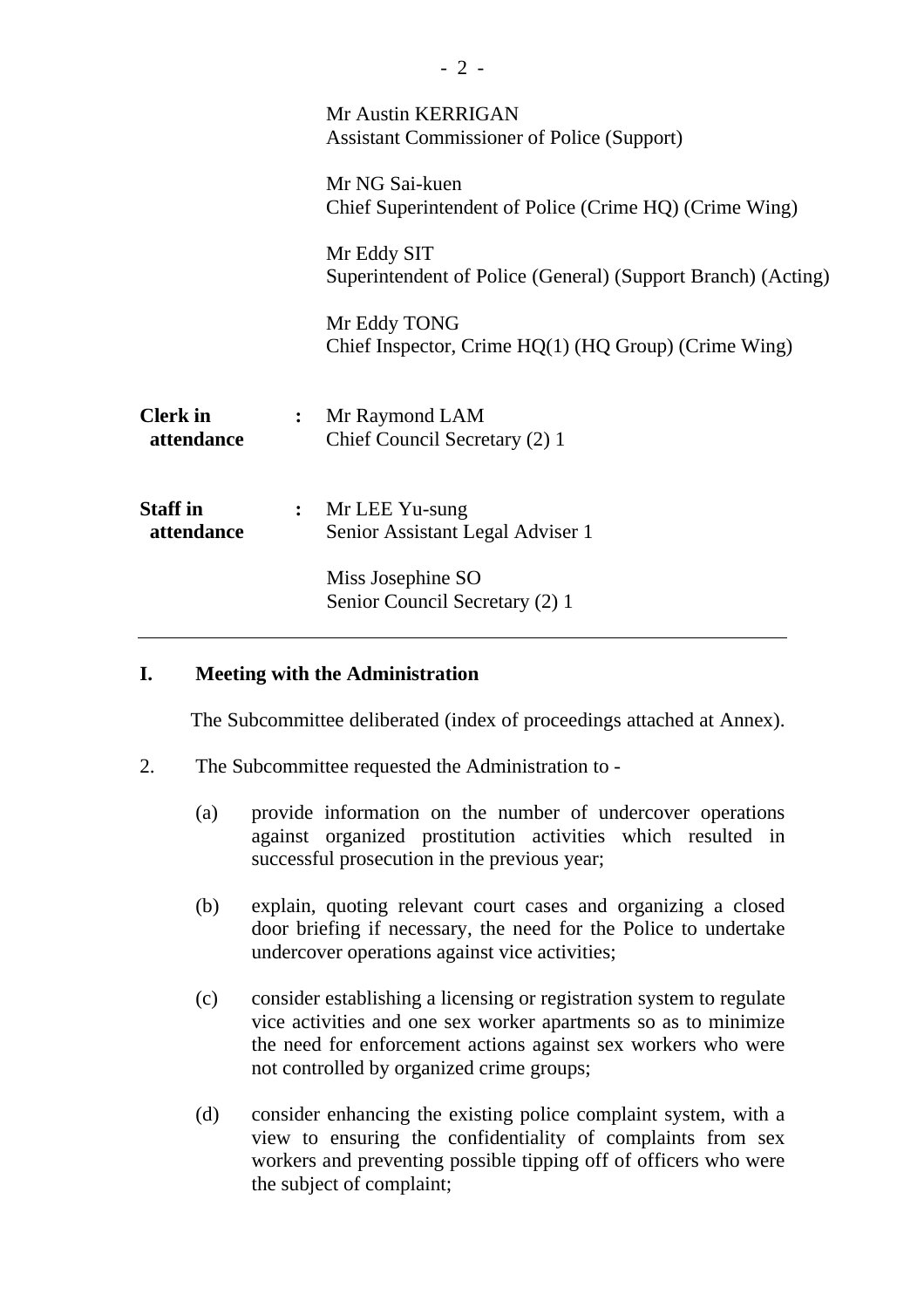- (e) consider providing statistics on cases in which Police officers were authorized to receive masturbation service during undercover operations against vice activities to the Panel on Security on a regular basis;
- (f) consider further tightening the control over officers undertaking undercover operations against vice activities, such as establishing an in-house monitoring mechanism, and to consider ways to better monitor the conduct of undercover operations;
- (g) consider employing other means of enforcement, such as interception of communications or covert surveillance, to combat vice establishment activities;
- (h) gather information from other jurisdictions, such as Miami of Florida in the United States and London in the United Kingdom, on the practice of their law enforcement agencies in conducting undercover anti-vice operations;
- (i) provide information on the number of Level III searches conducted on detainees involving full removal of underwear and the nature of offences involved in these searches to the Panel on Security on a regular basis;
- (j) provide information on the number of searches involving full removal of underwear conducted by the Police on persons other than detainees inside Police stations;
- (k) consider requesting all law enforcement agencies to adopt the Police's practices on the searching of detained persons in conducting body searches;
- (l) consider the suggestion to appoint a higher ranking officer, such as the most senior ranking officer in a Police station, as the authorizing officer for searches involving full removal of underwear during office hours; and
- (m) to follow up the allegations made in the submission from Zi Teng.

3. Members agreed that the Subcommittee should write to the Coroner to apply for a copy of the Coroner's findings in respect of the inquest held into the death of Ms LI Yuen-yi.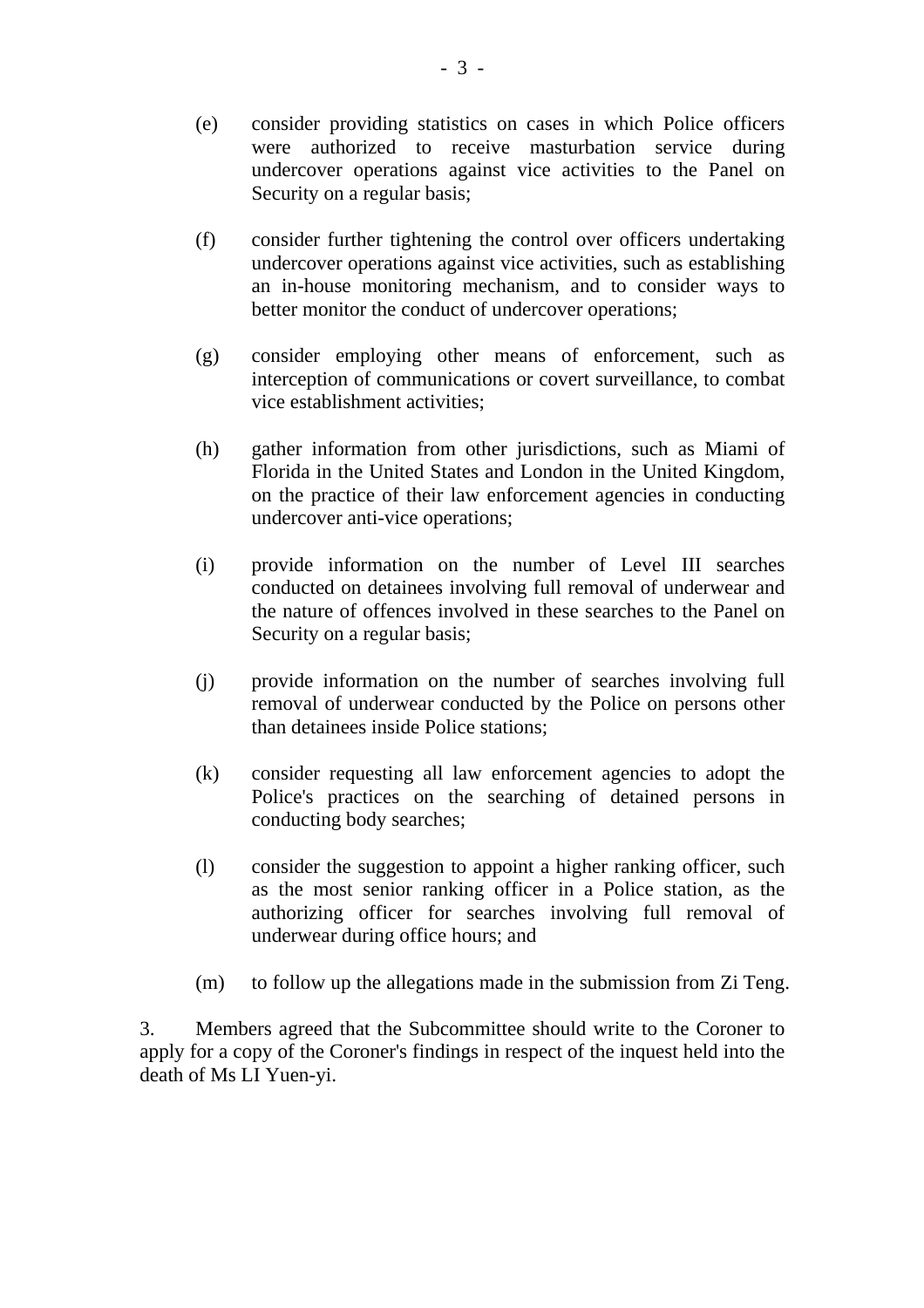# **II. Date of next meeting**

4. The Subcommittee agreed that the Clerk would schedule the next meeting in consultation with the Chairman.

5. The meeting ended at 6:30 pm.

Council Business Division 2 Legislative Council Secretariat 30 April 2009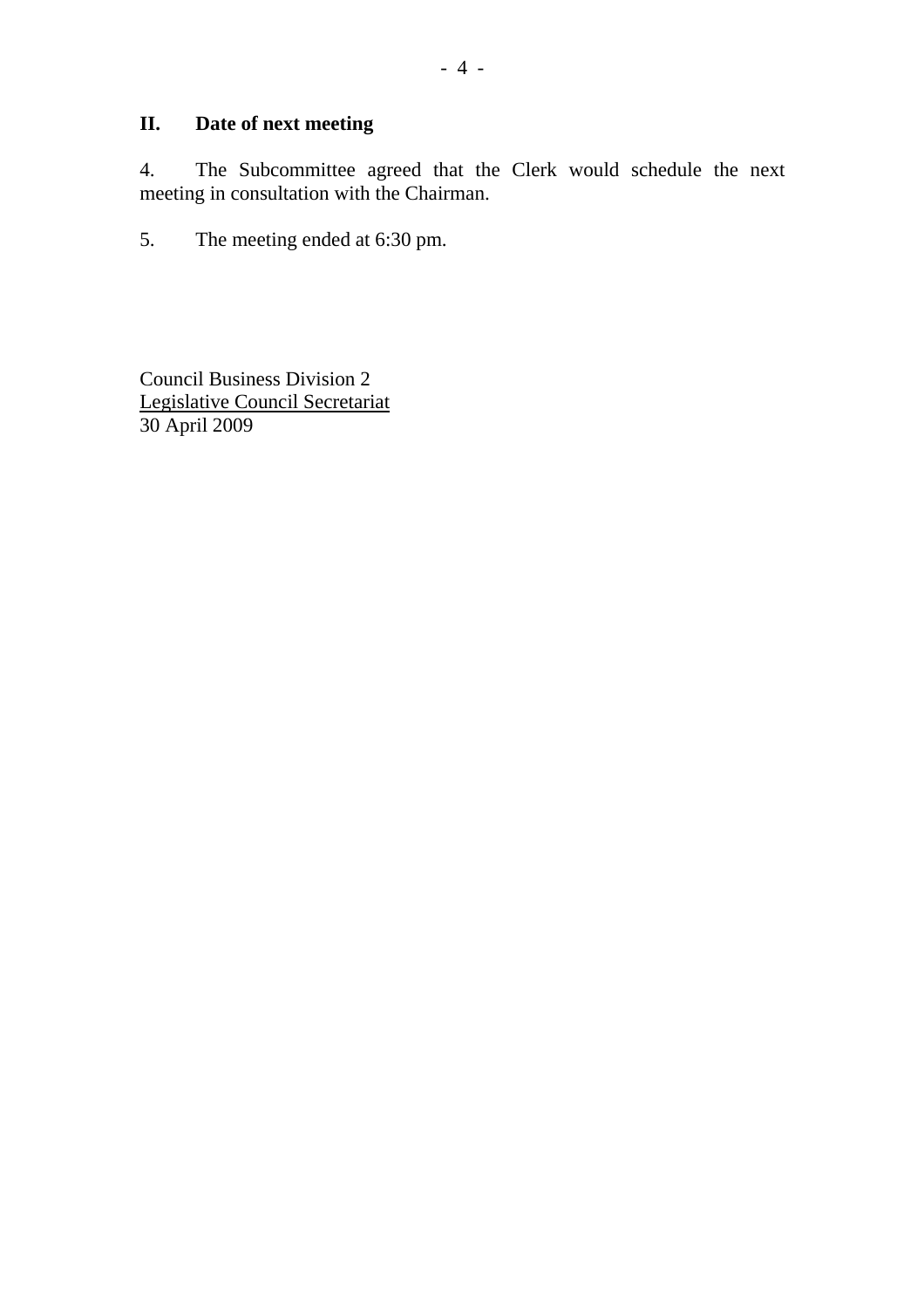## **Proceedings of meeting of the Subcommittee on Police's Handling of Sex Workers and Searches of Detainees on Tuesday, 31 March 2009, at 4:30 pm in Conference Room B of the Legislative Council Building**

| <b>Time Marker</b>   | S <sub>p</sub> e <sub>aker</sub> (s)                | Subject(s)                                                                                                                                                                                                                                                      | <b>Action</b><br><b>Required</b> |
|----------------------|-----------------------------------------------------|-----------------------------------------------------------------------------------------------------------------------------------------------------------------------------------------------------------------------------------------------------------------|----------------------------------|
| $000000 -$<br>001033 | Chairman                                            | Opening remarks                                                                                                                                                                                                                                                 |                                  |
| $001034 -$<br>002931 | Admin<br>Chairman<br>Hon LAU Kong-wah<br>Hon Cyd HO | Administration's response to<br>issues raised by members at the<br>Subcommittee meeting on<br>4 February 2009 (LC Paper No.<br>$CB(2)1169/08-09(01))$                                                                                                           |                                  |
|                      |                                                     | Advised that the Police had conducted<br>716 Level III custody searches<br>involving "full removal of underwear"<br>from January to February 2009; the<br>figure for March 2009 as at 30 March<br>2009 was 152                                                  |                                  |
|                      |                                                     | Findings of the study on the use of<br>advanced technology and devices to<br>assist Police officers in the conduct of<br>custody searches (Paragraph 17 and<br>Annex C to LC Paper No.<br>$CB(2)1169/08-09(01))$                                                |                                  |
|                      |                                                     | Police's investigation report in respect<br>of the complaint case concerning<br>Ms LI Yuen-yi and the findings of the<br>Coroner's inquest held into the death<br>of Ms LI (Paragraphs 18 to 23<br>and Annex D to LC Paper No.<br>$CB(2)1169/08-09(01))$        |                                  |
|                      |                                                     | Police's criteria for overnight<br>detention of arrested persons<br>(Paragraphs 24 and 25 of LC Paper)<br>No. $CB(2)1169/08-09(01)$                                                                                                                             |                                  |
|                      |                                                     | The Subcommittee's suggestion that<br>the Independent Police Complaints<br>Council should conduct, on a random<br>basis, reviews on the compliance of<br>search procedures by Police officers<br>(Paragraphs 26 and 27 to LC Paper<br>No. $CB(2)1169/08-09(01)$ |                                  |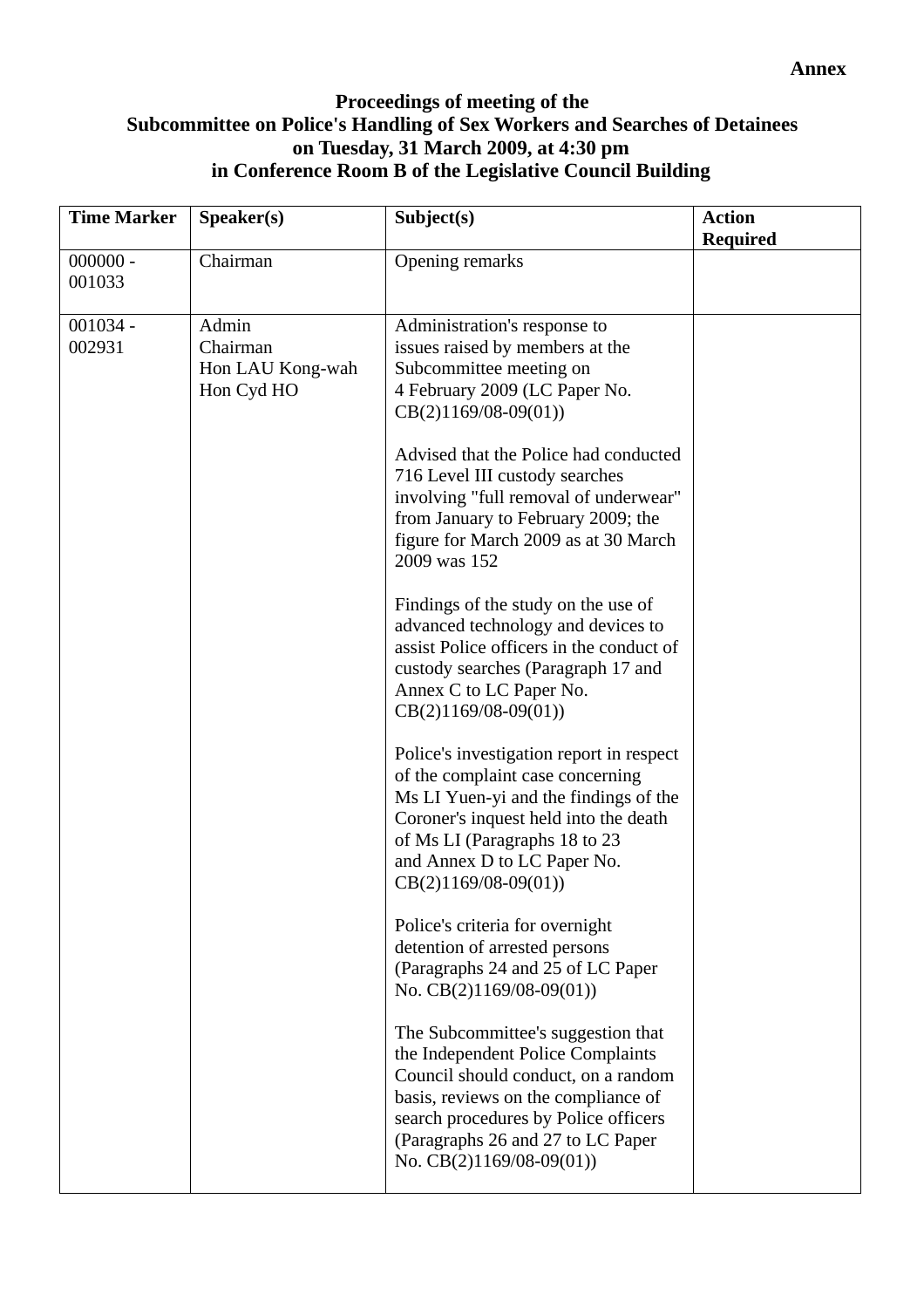| <b>Time Marker</b>   | Speaker(s)                                                | Subject(s)                                                                                                                                                                                                                                                                                                                                                                                                                                                                                                                                                                                   | <b>Action</b><br><b>Required</b> |
|----------------------|-----------------------------------------------------------|----------------------------------------------------------------------------------------------------------------------------------------------------------------------------------------------------------------------------------------------------------------------------------------------------------------------------------------------------------------------------------------------------------------------------------------------------------------------------------------------------------------------------------------------------------------------------------------------|----------------------------------|
| $002932 -$<br>003619 | Chairman<br>Admin                                         | Briefing on the Administration's paper<br>on anti-vice operations conducted by<br>law enforcement agencies (LEAs) in<br>overseas jurisdictions (LC Paper No.<br>$CB(2)1205/08-09(01))$                                                                                                                                                                                                                                                                                                                                                                                                       |                                  |
| $003620 -$<br>005411 | Hon LAU Kong-wah<br>Chairman<br>Admin<br>Hon WONG Yuk-man | Whether it was necessary for<br>undercover agents to receive sexual<br>services in order to gather sufficient<br>evidence for vice-related offences<br>under investigation; whether it was<br>the only possible way to prove a case<br>and bring criminals (i.e. persons<br>controlling sex workers or operating<br>vice establishments) to justice; other<br>means of enforcement to combat<br>organized and large-scale prostitution<br>activities<br>The practice of LEAs in Montreal,<br>Canada to engage external "special                                                              |                                  |
| $005412 -$           | Hon WONG Yuk-man                                          | agents" to patronize the sex workers;<br>the merits and drawbacks of adopting<br>such a practice<br>Advised that there was operational<br>need for the Police to conduct covert<br>operations in order to collect the<br>necessary evidence for initiating<br>prosecution action against<br>vice-operators. The Police had<br>drawn up stringent regulatory<br>measures and guidelines for such<br>operations, which should be<br>considered as the last resort in case<br>other means of enforcement had been<br>exhausted and considered ineffective<br>Questioned the need for undercover |                                  |
| 010334               | Chairman<br>Admin                                         | agents to receive sexual service, such<br>as masturbation, during undercover<br>anti-vice operations having regard to<br>overseas experience<br>Emphasized that the Police's<br>undercover anti-vice operations were<br>targetted at persons controlling sex<br>workers and those operating vice<br>establishments.<br>It is not necessary<br>for the Police officers to receive                                                                                                                                                                                                             |                                  |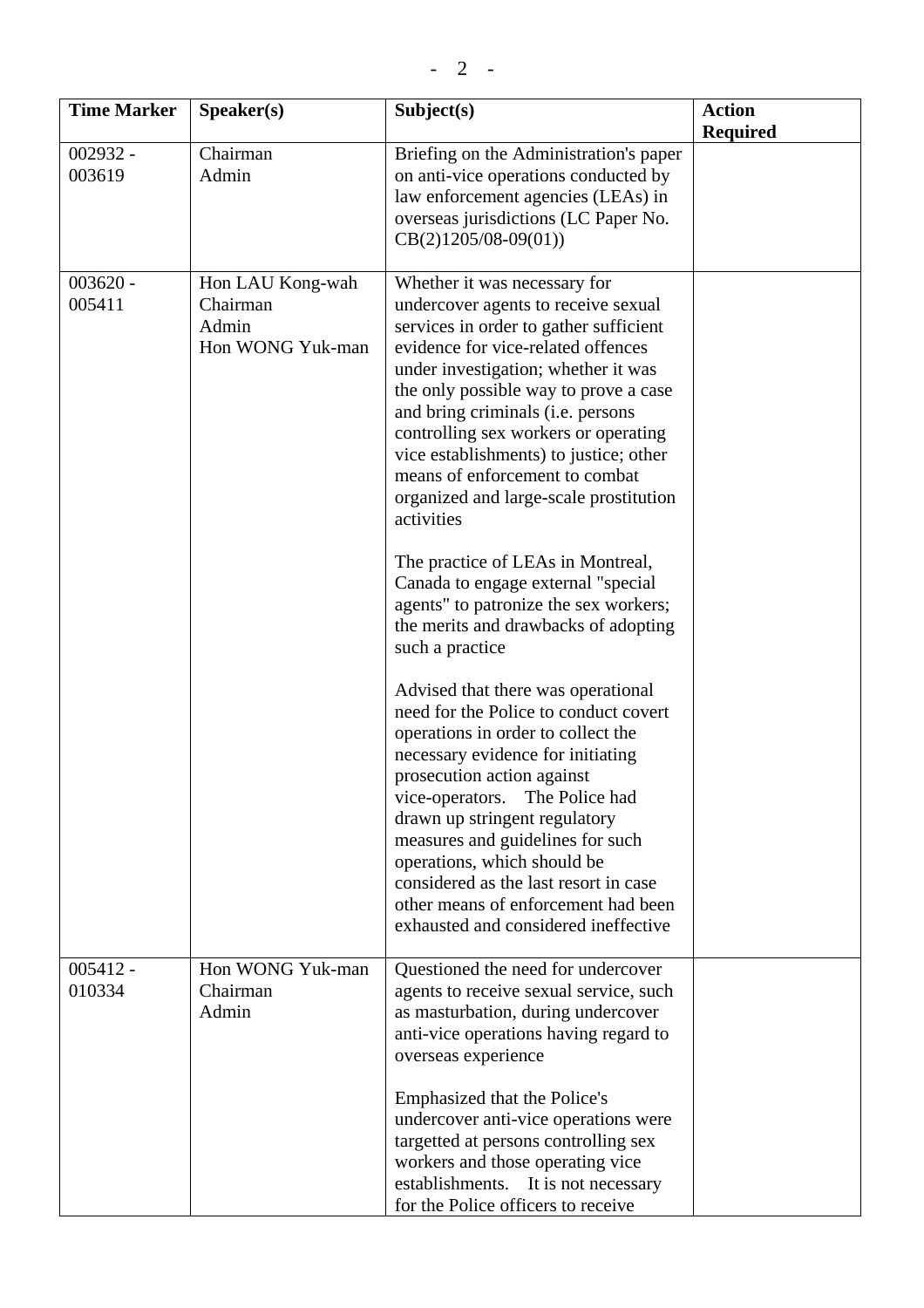| <b>Time Marker</b>   | Speaker(s)                                             | Subject(s)                                                                                                                                                                                                                                                                                                                     | <b>Action</b><br><b>Required</b>                                                                       |
|----------------------|--------------------------------------------------------|--------------------------------------------------------------------------------------------------------------------------------------------------------------------------------------------------------------------------------------------------------------------------------------------------------------------------------|--------------------------------------------------------------------------------------------------------|
|                      |                                                        | sexual service during all undercover<br>anti-vice operations                                                                                                                                                                                                                                                                   |                                                                                                        |
| $010335 -$<br>011729 | Hon Emily LAU<br>Admin<br>Hon WONG Yuk-man<br>Chairman | Expressed grave concern about the<br>allegations made by Zi Teng in its<br>submission (LC Paper No.<br>$CB(2)1212/08-09(01)$ ; hoped that<br>Zi Teng could provide further details<br>and requested that the Administration<br>should investigate into the allegations<br>raised by Zi Teng                                    | <b>Admin to take</b><br>follow-up action<br>(paragraph $2(m)$ of<br>the minutes refers)                |
|                      |                                                        | Sought information on the number of<br>undercover operations against<br>organized prostitution activities which<br>resulted in successful prosecution in<br>the previous year                                                                                                                                                  | <b>Admin to provide</b><br>the requested<br>information<br>(paragraph $2(a)$ of<br>the minutes refers) |
|                      |                                                        | Assured members that the Force was<br>fully committed to upholding a high<br>standard of conduct and discipline<br>among all officers. The Complaints<br>Against Police Office handled reports<br>or complaints in a prudent and<br>impartial manner. Substantiated<br>complaint cases would result in<br>disciplinary actions |                                                                                                        |
|                      |                                                        | The Police received 610, 953 and 115<br>complaints respectively in 2007, 2008<br>and the first two months of 2009<br>about prostitution activities causing<br>nuisance to the neighbourhood                                                                                                                                    |                                                                                                        |
| $011730 -$<br>012822 | Hon Cyd HO<br>Chairman<br>Admin                        | Queried the need for undercover<br>agents to receive sexual service during<br>undercover anti-vice operations                                                                                                                                                                                                                  |                                                                                                        |
|                      |                                                        | Considered that the Administration<br>should explain by quoting relevant<br>court cases at a closed door briefing<br>the need for the Police to undertake<br>undercover operations against vice<br>activities                                                                                                                  | <b>Admin to consider</b><br>the suggestion<br>(paragraph $2(b)$ of<br>the minutes refers)              |
|                      |                                                        | Suggested that the Administration<br>should consider establishing a<br>licensing or registration system to<br>regulate vice activities and one sex<br>worker apartments so as to minimize                                                                                                                                      | <b>Admin to consider</b><br>the suggestion<br>(paragraph $2(c)$ of<br>the minutes refers)              |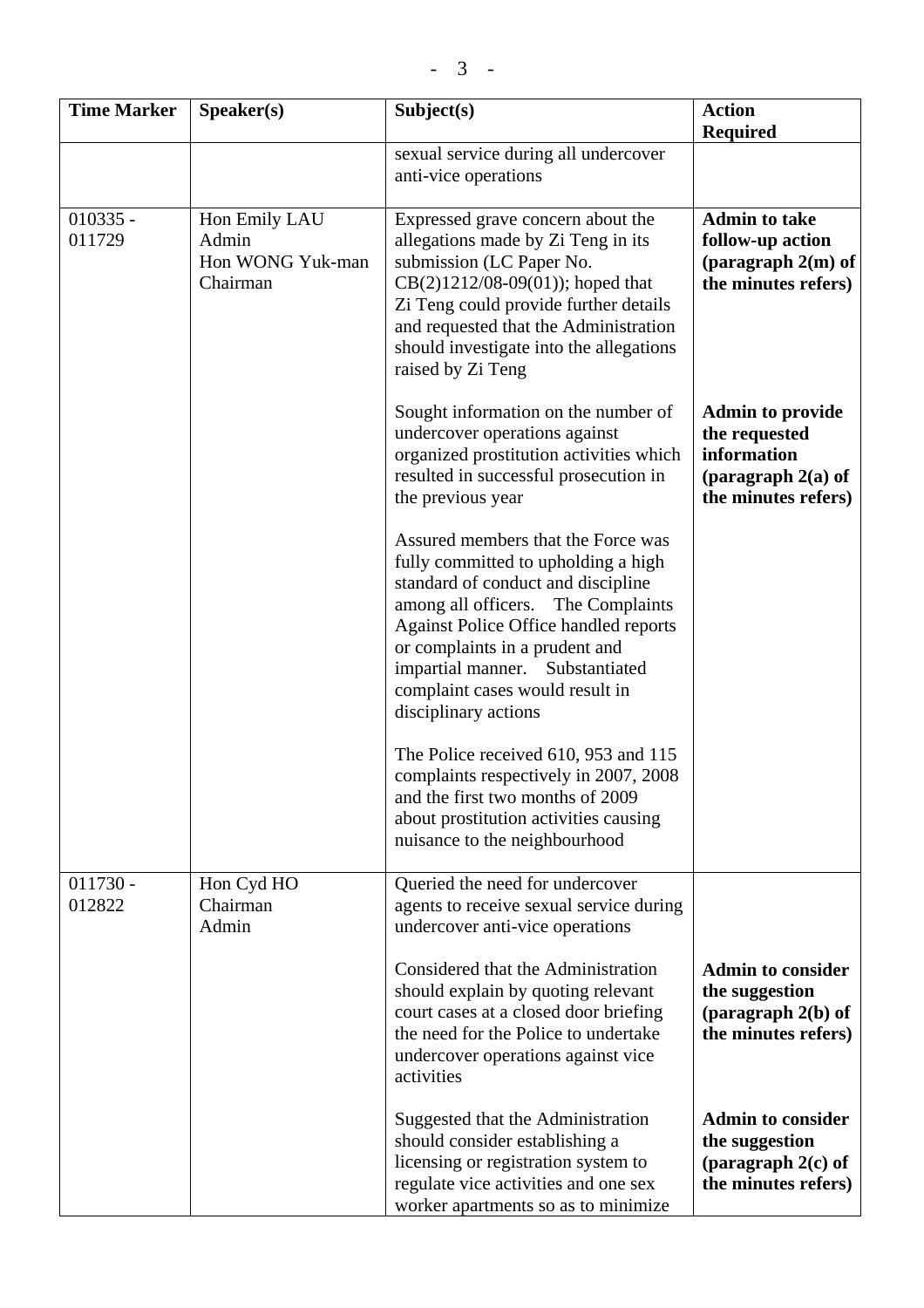| <b>Time Marker</b> | S <sub>p</sub> e <sub>aker(s)</sub>     | Subject(s)                                                                                                                                                                                                                                                                                                                                                | <b>Action</b><br><b>Required</b>                                                                       |
|--------------------|-----------------------------------------|-----------------------------------------------------------------------------------------------------------------------------------------------------------------------------------------------------------------------------------------------------------------------------------------------------------------------------------------------------------|--------------------------------------------------------------------------------------------------------|
|                    |                                         | the need for enforcement actions<br>against sex workers who were not<br>controlled by organized crime groups                                                                                                                                                                                                                                              |                                                                                                        |
|                    |                                         | Considered that the existing police<br>complaint system should be enhanced,<br>so as to ensure the confidentiality of<br>complaints from sex workers and to<br>prevent possible tipping off of officers<br>who were the subject of complaints                                                                                                             | <b>Admin to consider</b><br>the suggestion<br>(paragraph $2(d)$ of<br>the minutes refers)              |
| 012823 -<br>012957 | Dr Hon Philip WONG<br>Admin<br>Chairman | Sought information on the number of<br>cases in which the Police had brought<br>criminals engaged in vice activities to<br>justice by conducting undercover<br>operations                                                                                                                                                                                 | <b>Admin to provide</b><br>the requested<br>information<br>(paragraph $2(a)$ of<br>the minutes refers) |
| 012958 -<br>013216 | Hon Audrey EU<br>Chairman<br>Admin      | Considered that past cases which had<br>been brought to court and proved by<br>the prosecution as having elements of<br>$\mathbf{r}$ , and the contract of the contract of the contract of the contract of the contract of the contract of the contract of the contract of the contract of the contract of the contract of the contract of the contract o |                                                                                                        |

|                      |                                         | who were the subject of complaints                                                                                                                                                                                                                                                                                                                    |                                                                                                        |
|----------------------|-----------------------------------------|-------------------------------------------------------------------------------------------------------------------------------------------------------------------------------------------------------------------------------------------------------------------------------------------------------------------------------------------------------|--------------------------------------------------------------------------------------------------------|
| $012823 -$<br>012957 | Dr Hon Philip WONG<br>Admin<br>Chairman | Sought information on the number of<br>cases in which the Police had brought<br>criminals engaged in vice activities to<br>justice by conducting undercover<br>operations                                                                                                                                                                             | <b>Admin to provide</b><br>the requested<br>information<br>(paragraph $2(a)$ of<br>the minutes refers) |
| $012958 -$<br>013216 | Hon Audrey EU<br>Chairman<br>Admin      | Considered that past cases which had<br>been brought to court and proved by<br>the prosecution as having elements of<br>crime, e.g. organized prostitution<br>activities, on the strength of evidence<br>obtained during undercover operations<br>could be discussed at open meetings<br>of the Subcommittee                                          |                                                                                                        |
| $013217 -$<br>014351 | Chairman<br>Admin                       | Requested that the Administration<br>should consider providing statistics on<br>cases in which Police officers were<br>authorized to receive masturbation<br>service during undercover operations<br>against vice activities to the Panel on<br>Security on a regular basis                                                                           | <b>Admin to consider</b><br>the suggestion<br>(paragraph $2(e)$ of<br>the minutes refers)              |
|                      |                                         | Suggested that the Police should<br>consider further tightening the control<br>over officers undertaking undercover<br>operations against vice activities, such<br>as establishing an in-house monitoring<br>mechanism.<br>The Police should<br>consider launching undercover<br>operations to better monitor the<br>conduct of undercover operations | <b>Admin to consider</b><br>the suggestion<br>(paragraph $2(f)$ of<br>the minutes refers)              |
|                      |                                         | Possibility of employing other means<br>of enforcement, such as interception<br>of communications or covert<br>surveillance, to combat vice<br>establishment activities                                                                                                                                                                               | Admin to provide a<br>written response<br>(paragraph 2(g) of<br>the minutes refers)                    |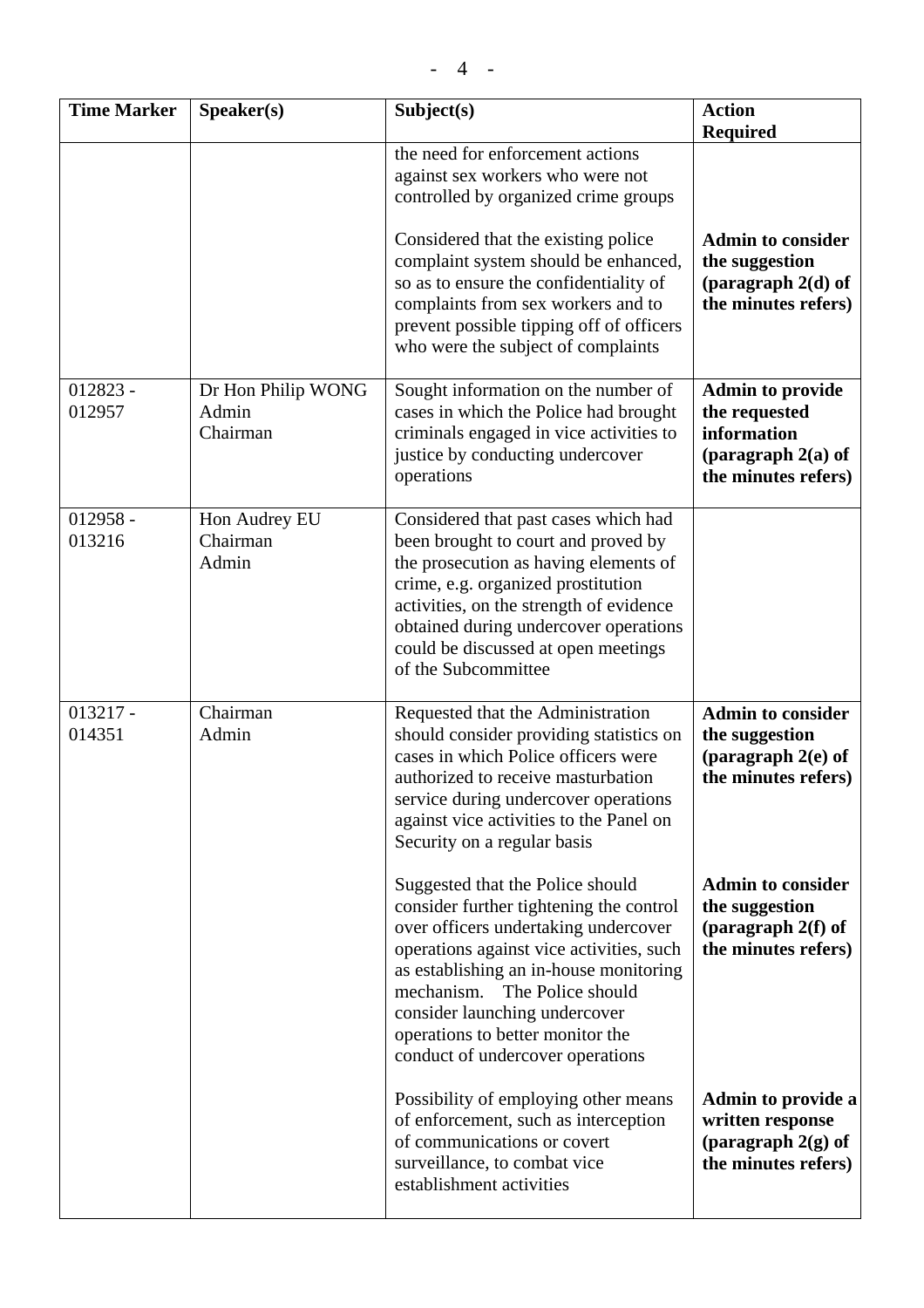| <b>Time Marker</b>   | Speaker(s)                         | Subject(s)                                                                                                                                                                                                                                                                                                                                                                                                                                                                                                                                                                                                                                                                                                                                                                                                                                                                                                                                                                                                                                                                                                            | <b>Action</b><br><b>Required</b>                                                                                             |
|----------------------|------------------------------------|-----------------------------------------------------------------------------------------------------------------------------------------------------------------------------------------------------------------------------------------------------------------------------------------------------------------------------------------------------------------------------------------------------------------------------------------------------------------------------------------------------------------------------------------------------------------------------------------------------------------------------------------------------------------------------------------------------------------------------------------------------------------------------------------------------------------------------------------------------------------------------------------------------------------------------------------------------------------------------------------------------------------------------------------------------------------------------------------------------------------------|------------------------------------------------------------------------------------------------------------------------------|
|                      |                                    | Whether the Administration had made<br>reference to the practice/experience of<br>other jurisdictions, such as Miami of<br>Florida in the United States and<br>London in the United Kingdom, in<br>reviewing the need for undercover<br>agents to receive sexual service during<br>undercover anti-vice operations<br>The practice of LEAs in Montreal,<br>Canada to engage external "special"<br>agents" to patronize the sex workers;<br>the merits and drawbacks of adopting<br>such a practice                                                                                                                                                                                                                                                                                                                                                                                                                                                                                                                                                                                                                    | <b>Admin to provide</b><br>the requested<br>information<br>(paragraph $2(h)$ of<br>the minutes refers)                       |
| $014352 -$<br>015642 | Hon Emily LAU<br>Chairman<br>Admin | Considered the number of Level III<br>searches involving full removal of<br>underwear conducted on detainees in<br>the first three months of 2009<br>(i.e. 868) far too high; reiterated that<br>such kind of searches should only<br>be conducted in very restrictive<br>circumstances with strong justification<br>Whether the introduction of the use of<br>equipment/device could assist Police<br>officers in the conduct of searches and<br>helped reduce the number of searches<br>involving full removal of underwear<br>conducted on detainees<br>Annex A to the Administration's paper<br>LC Paper No. CB(2)1169/08-09(01)<br>Requested the Administration to<br>provide information on the number of<br>Level III searches conducted on<br>detainees involving full removal of<br>underwear and the nature of offences<br>involved in these searches to the Panel<br>on Security on a regular basis<br>Reasons why handheld metal<br>detectors could not preclude the need<br>for conducting searches which<br>involved complete removal of<br>clothing (Annex C to LC Paper No.<br>$CB(2)1169/08-09(01))$ | <b>Admin to provide</b><br>the requested<br>information on a<br>regular basis<br>(paragraph $2(i)$ of<br>the minutes refers) |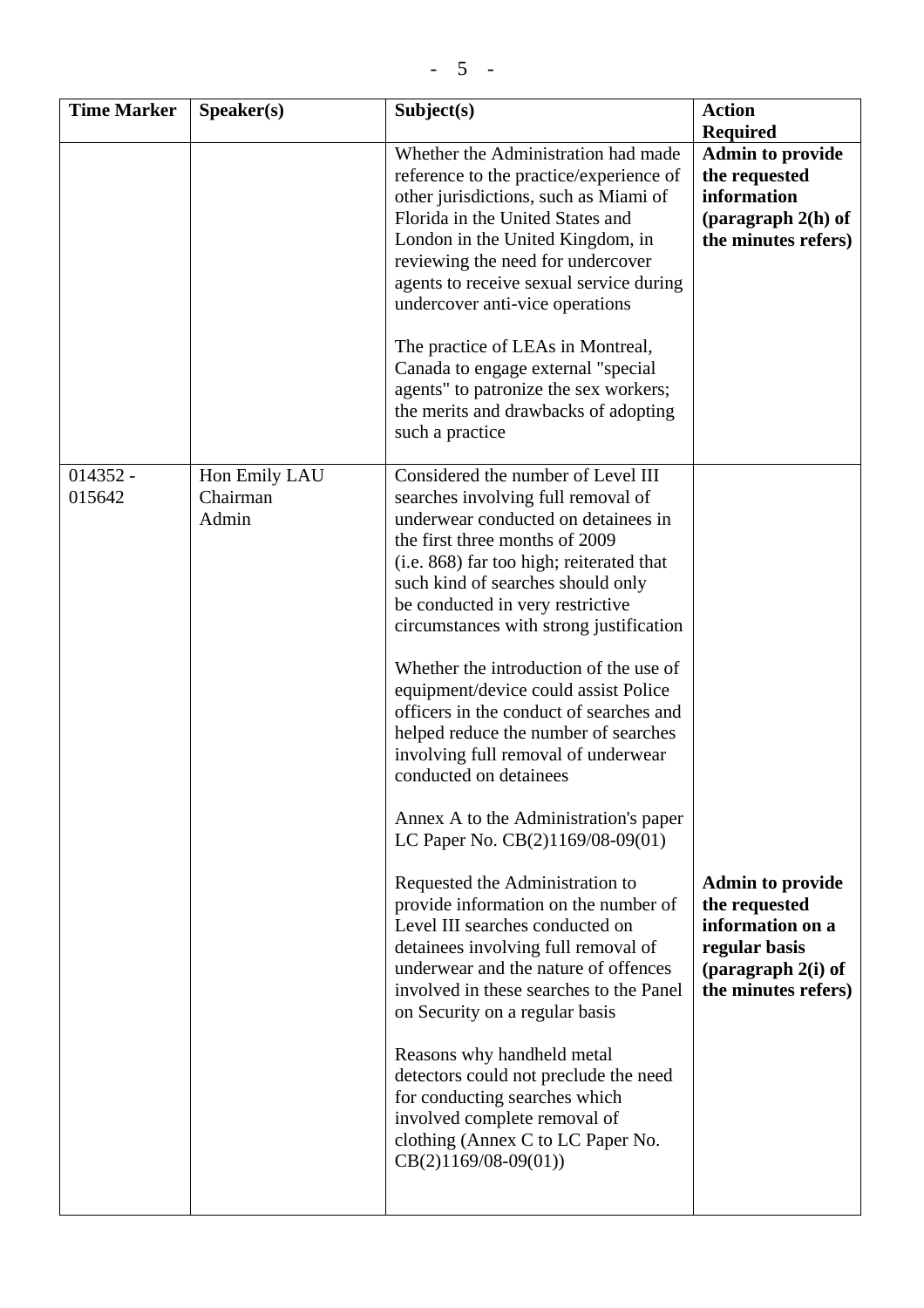| <b>Time Marker</b>   | S <sub>p</sub> e <sub>aker</sub> (s) | Subject(s)                                                                                                                                                                                                                                                                                                                                                                                                                                                                                                                                                                                                                           | <b>Action</b>                                                                                          |
|----------------------|--------------------------------------|--------------------------------------------------------------------------------------------------------------------------------------------------------------------------------------------------------------------------------------------------------------------------------------------------------------------------------------------------------------------------------------------------------------------------------------------------------------------------------------------------------------------------------------------------------------------------------------------------------------------------------------|--------------------------------------------------------------------------------------------------------|
|                      |                                      |                                                                                                                                                                                                                                                                                                                                                                                                                                                                                                                                                                                                                                      | <b>Required</b>                                                                                        |
|                      |                                      | The Police conducted a total of 7 382<br>Level I/II/III custody searches in<br>March 2009 (as at 30 March 2009),<br>152 of which were Level III searches,<br>representing only 2.1% of all the<br>searches conducted. The Police<br>would continue to closely monitor the<br>actual situation of Police officers'<br>conducting searches involving full<br>removal of underwear on detainees<br>Emphasized that under the new<br>arrangements for the searches of<br>detainees, a search involving removal<br>of underwear should not be conducted<br>as a matter of routine, but only in<br>circumstances with strong justification |                                                                                                        |
|                      |                                      | Noted that the Correctional Services<br>Department (CSD) was exploring the<br>feasibility of using radiographic<br>equipment such as body scanner to<br>reduce manual searches on body<br>orifice; suggested that the Police<br>should obtain information from CSD<br>regarding the use of advanced<br>technology and devices that might<br>assist in custody search                                                                                                                                                                                                                                                                 |                                                                                                        |
|                      |                                      | Advised that the Police would<br>continue to explore the adoption of<br>suitable technology/technical aids that<br>might provide practical assistance in<br>conducting a custody search                                                                                                                                                                                                                                                                                                                                                                                                                                              |                                                                                                        |
| $015643 -$<br>020151 | Chairman<br>Admin<br>Hon Emily LAU   | Whether the number of Level III<br>searches involving full removal of<br>underwear provided by the<br>Administration included the number<br>of searches involving full removal of<br>underwear conducted inside Police<br>stations on arrested persons who had<br>not been put in temporary holding<br>areas or cells                                                                                                                                                                                                                                                                                                                |                                                                                                        |
|                      |                                      | Sought information on the number of<br>searches involving full removal of<br>underwear conducted by the Police on<br>persons other than detainees inside<br>Police stations in the previous year                                                                                                                                                                                                                                                                                                                                                                                                                                     | <b>Admin to provide</b><br>the requested<br>information<br>(paragraph $2(j)$ of<br>the minutes refers) |